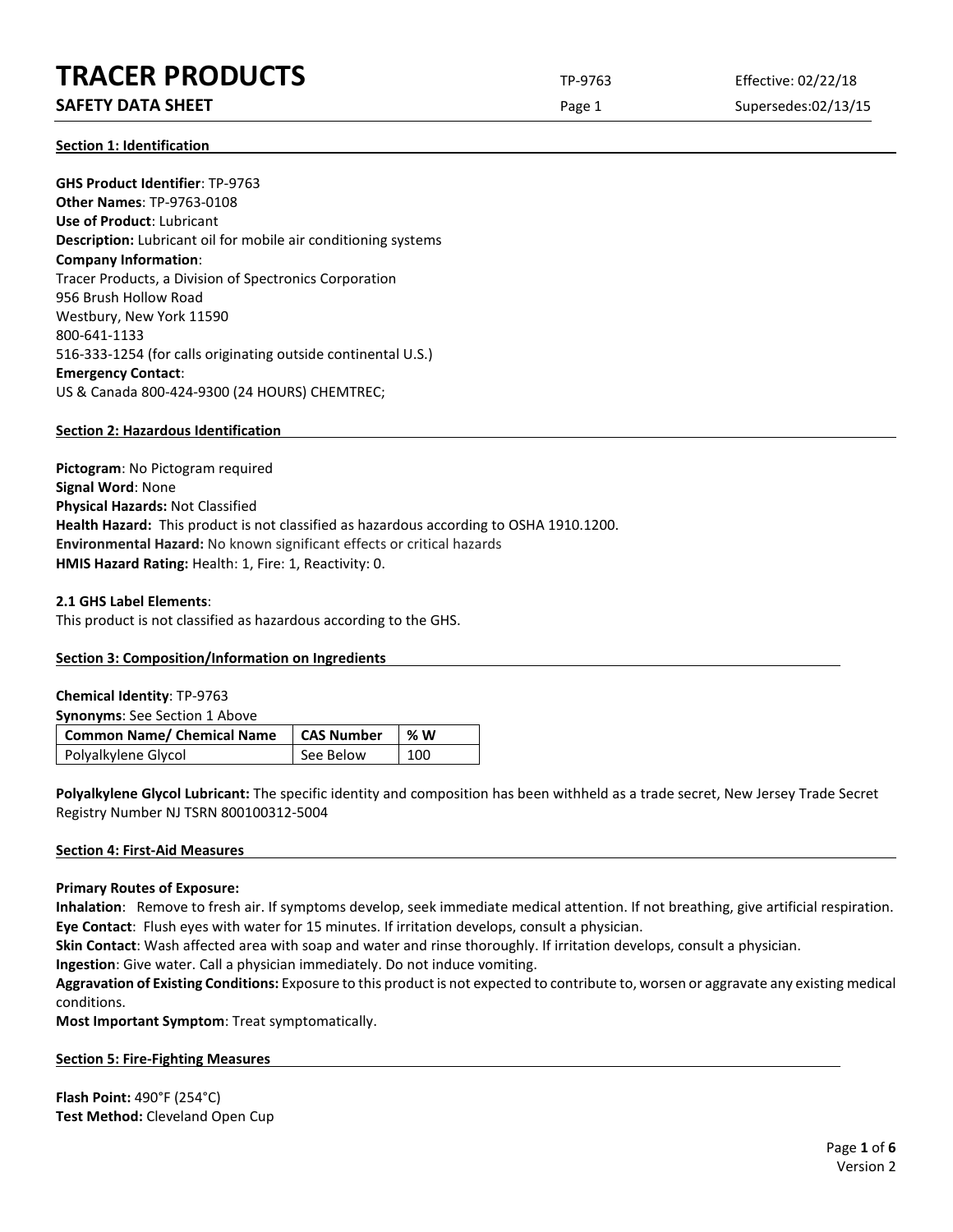| <b>TRACER PRODUCTS</b> | TP-9763 | Effective: 02/22/18 |
|------------------------|---------|---------------------|
| SAFETY DATA SHEET      | Page 2  | Supersedes:02/13/15 |

**Explosive Limit:** LEL (%): No data available; UEL (%): No data available

**Autoignition Temperature:** No data available

**Unusual Fire and Hazardous Combustion and Decomposition Products:** Smoke, soot, and toxic/irritating fumes (i.e., carbon dioxide, carbon monoxide, etc.). Oxides of nitrogen and carbon.

**Fire and Explosion Hazards:** May liberate irritating or toxic vapors during combustion or decomposition.

**Extinguishing Media:** Based on the NFPA guide, use dry chemical, carbon dioxide, water mist, water jet sprays, halogen, or alcohol foam suitable for Class B fires. Use water to cool containers exposed to fire. For large fires, use water spray, fog or alcohol foam, thoroughly drenching the burning material.

**Unsuitable Extinguishing Media:** High volume water with full jet. Oxidizers and reducers.

**Fire-Fighting Procedures/Equipment:** Fire fighters and others who may be exposed to the products of combustion should be equipped with NIOSH-approved, positive-pressure, self-contained breathing apparatus (SCBA) and full protective clothing. Water can be used to cool and protect containers and surroundings.

#### **Section 6: Accidental Release Measures**

# **Non-Emergency Personnel**:

General Advice: Avoid inhalation and contact with skin, eyes, or clothing. Wash hands and face before eating, drinking, or using tobacco products.

Personal Protective Equipment Needed: Wear impervious gloves, shoes, and protective clothing

#### **Emergency Personnel**:

Suitable Protective Gear: Wear impervious gloves, shoes and protective clothing.

Unsuitable Protective Gear: Not Applicable

**Environmental Precautions**: Prevent any contamination of local soils and water supply. Prevent ground water infiltration or any ground penetration. Avoid the spreading or entering into watercourses by using sand, soil, or other types of barriers. If contamination into water course or sewage system, alert appropriate authorities.

# **Containment/Clean-up Methods**:

Containment & Recovery of Product: Contain with absorbent material, such as clay, soil, universal binding medium, or any commercially available absorbent. Shovel reclaimed dye and absorbent into a recovery or salvage drums for disposal. For larger spills, transfer to a salvage tank for recovery or safe disposal. Any residues should be treated like a small spill. This is not a RCRA hazardous waste per Title 40 CFR 261. Stop material from contaminating soil, or from entering sewers or bodies of water. For larger spills, transfer to a salvage tank for safe recovery/disposal. Residues are treated as small spills.

Disposal**:** Either incinerate or land fill in accordance with applicable local, state and federal regulations.

# **Section 7: Handling and Storage**

**Handling Precautions:** Use product only in well ventilated areas. Avoid breathing in mists or vapors from a heated product. Avoid formation of mists. Avoid heating product near flash point. Avoid prolonged or repeated contact with skin. Handle in ambient temperature.

**Storage Conditions:** Store in a cool, dry, well-ventilated area away from heat, ignition sources, and direct sunlight. Always keep containers tightly closed. Store away from oxidizing and reducing agents.

**Personal Hygiene:** Wash hands before breaks and at the end of the work day. Do not carry cleaning clothes used to absorb product in clothing. General hygiene measures for chemicals apply.

**Empty Container Precautions:** Do not reuse empty container for any purpose.

**Special Warnings:** Hot organic chemical vapors or mists can suddenly and without warning combust when mixed with air.

# **Section 8: Exposure Controls/Personal Protection**

**Occupational Exposure Limits**: No exposure limits have been established for this product.

**Biological Exposure Limits**: No data available

**Engineering Controls/Ventilation**: Maintain airborne concentrations below the established exposure limits by providing adequate ventilation. General (dilution) ventilation should be acceptable. Additional local exhaust ventilation is recommended where dusts, mists or vapors may be released.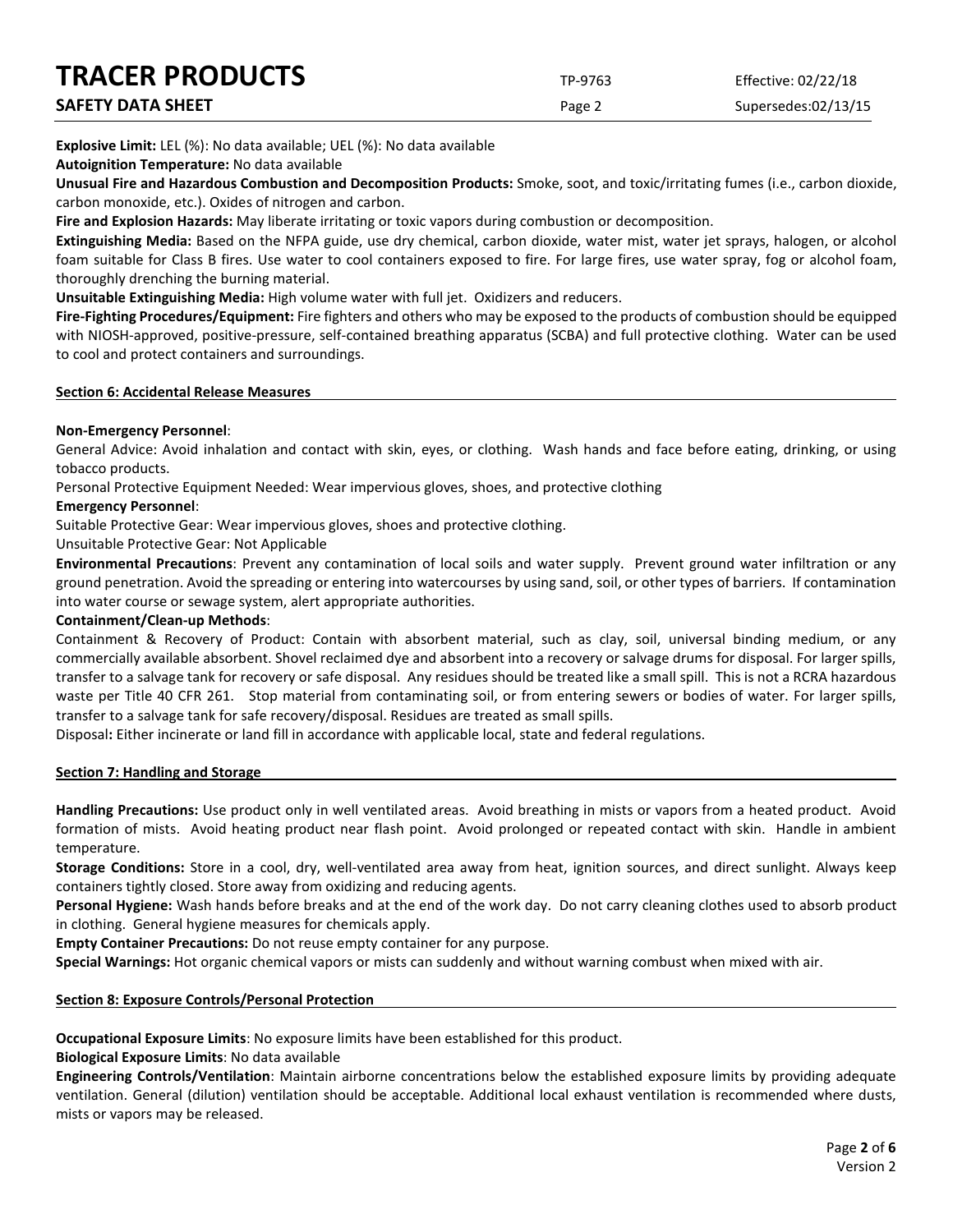| <b>TRACER PRODUCTS</b>   | TP-9763 | Effective: 02/22/18 |
|--------------------------|---------|---------------------|
| <b>SAFETY DATA SHEET</b> | Page 3  | Supersedes:02/13/15 |
|                          |         |                     |

### **Airborne Oil Mist Exposure Limits:** Polyalkylene Glycol

ACGIH TLV:  $5mg/m<sup>3</sup>$ , 8 hr. ACGIH STEL:  $10$ mg/m<sup>3</sup>

OSHA PEL:  $mg/m<sup>3</sup>$ , 8 hr.

# **Personal Protective Equipment**:

Respiratory Protection: Avoid breathing vapor and/or mist. If occupational exposure limits are exceeded wear NIOSH/OSHA approved equipment. Use a respiratory protection fitted with a combination filter A-P3 for short term use. High airborne concentrations may necessitate the use of self-contained breathing apparatus (SCBA) or a supplied air respirator. Respiratory protection programs must be in compliance with 29 CFR 1910.134.

Skin Protection: Wear protective clothing and appropriate impervious gloves.

Eye Protection: Wear safety goggles with peripheral coverage approved to EU Standard EN 166, AS/NZS 1337. An eye wash facility should be readily available.

Hand Protection: When in contact with material, be sure to use proper gloves approved to standards (Europe: EN 374, U.S.: F739, & AS/NZS: 2161). Gloves made from neoprene, nitrile or butyl rubber may provide suitable chemical protection.

Hygiene Measures: Wash thoroughly after handling, especially before eating, drinking, smoking, or using restroom facilities.

#### **Section 9: Physical and Chemical Properties**

**Physical State**: Liquid **Appearance**: Blue **Odor**: Mild **Odor Threshold**: No data available **Density**: 1 **pH**: no data available **Melting Point**: No data available **Freezing Point**: No data available **Initial Boiling Point**: Decomposes before boiling **Boiling Range**: No data available **Flash Point (COC)**: 490°F (254°C) **Evaporative Rate**: No data available **Solid Flammability**: No data available **Gas Flammability**: No data available **Upper Explosive Limit**: No data available **Lower Explosive Limit**: No data available **Vapor Pressure 68**° **F (20**° **C)**: <0.01 mmHg@20°C **Vapor Density (Air=1)**: No data available **Relative Density**: 1 **Solubility in Water**: Insoluble **Partition Coefficient: n-octanol/water**: No data available **Auto-ignition Temperature**: No data available **Decomposition Temperature**: No data available **Viscosity at 40<sup>o</sup>C**: 125 **Viscosity at 100°C**: No data available **Percent Volatile by Volume (%)**: 0 **Evaporation Rate (Butyl Acetate=1)**: < 0.01 **Volatile Organic Content (VOC) Component**: None

**Note:** The physical data presented above are typical values and should not be construed as a specification.

#### **Section 10: Stability and Reactivity**

**Reactivity**: This product is non-reactive under ambient conditions Stability: Stable under normal conditions of use. Can decompose slowly with localized heating over 300°C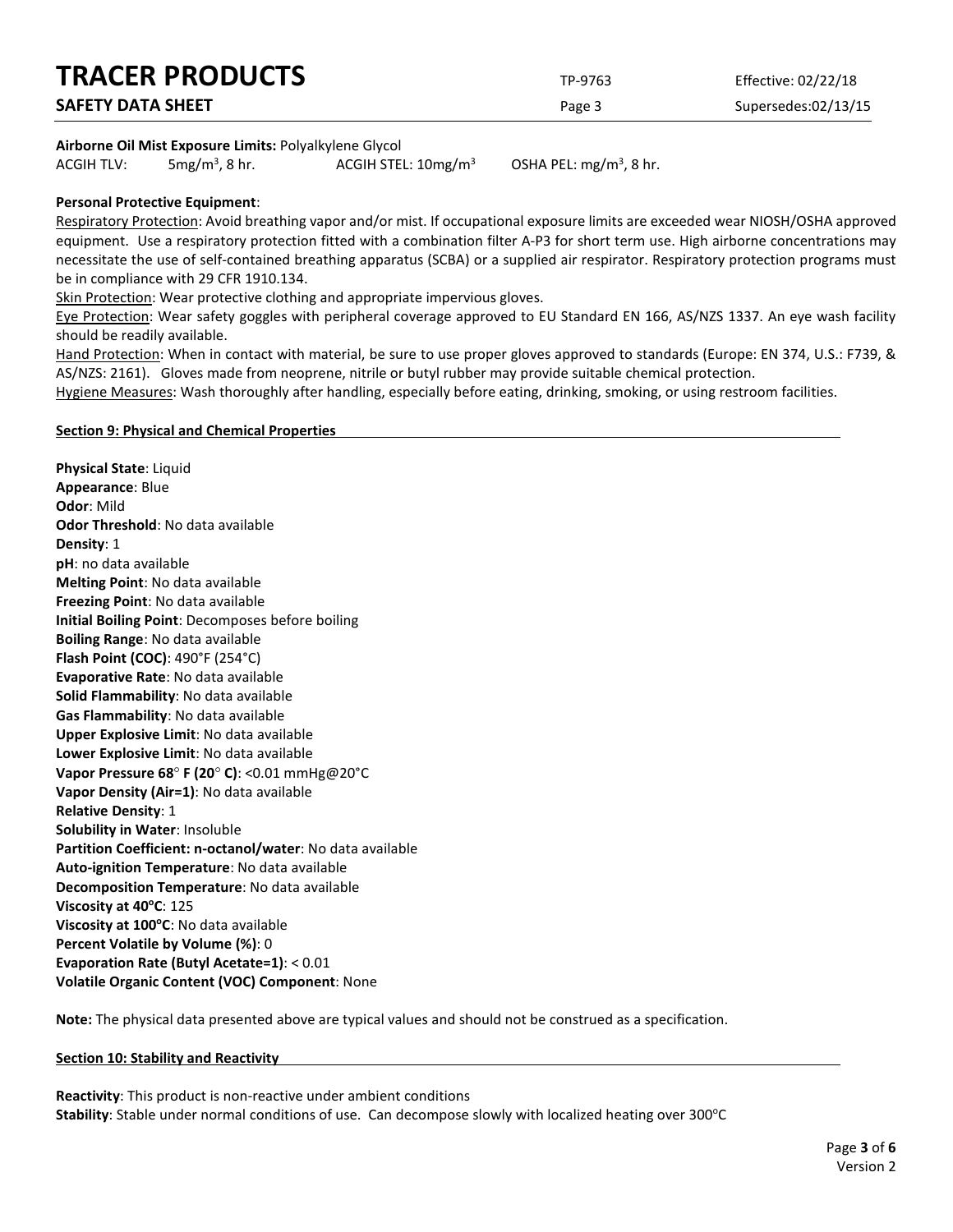| <b>TRACER PRODUCTS</b>   | TP-9763 | Effective: 02/22/18 |
|--------------------------|---------|---------------------|
| <b>SAFETY DATA SHEET</b> | Page 4  | Supersedes:02/13/15 |

**Conditions to Avoid**: High temperatures & a source of ignition. Toxic fumes may be released if product is heated above decomposition point.

**Incompatible Materials**: Strong Acids, Strong oxidizing agents, and Reducing agents Hazardous Decomposition Products: In the event of combustion, CO and CO<sub>2</sub> will be formed. **Hazardous Polymerization**: Will not occur

# **Section 11: Toxicological Information**

|                                 |        | <b>Polyalkylene Glycol</b> |
|---------------------------------|--------|----------------------------|
| Oral LD <sub>50</sub> mg/kg     | Rat    | >3815                      |
| Dermal LD <sub>50</sub> mg/kg   | Rabbit | >2,000                     |
| Inhalation LC <sub>50</sub> ppm | Rat    | No data available          |
| Eye Irritation                  | Rabbit | Mild Irritant              |
| Skin Irritation                 | Rabbit | Mild Irritant              |

### **Carcinogenicity**:

| <b>Carcinogenicity</b> | ACGIH IARC NTP OSHA |    |    |    |
|------------------------|---------------------|----|----|----|
| Polyalkylene Glycol    | No.                 | Nο | NΩ | N٥ |

Summary Comments: According to ACGIH, IARC, NTP, and OSHA, the Polyalkylene glycol is not considered to be a hazardous carcinogen to humans.

**Reproductive Toxicity**: Not considered a reproductive toxin to humans

**STOT-single exposure**: No data available

#### **STOT-repeated exposure:**

|                    |     | <b>Polyalkylene Glycol</b> |
|--------------------|-----|----------------------------|
| Oral mg/kg         | Rat | >1000                      |
| Dermal mg/kg       | Rat | No data available          |
| Inhalation mg/l/4h | Rat | No data available          |

#### **Aspiration Hazard:** No

**Likely Routes of Exposure**: Eyes, skin and respiratory tract **Symptoms**:

Eye Contact: May cause mild irritation

Skin Contact: May cause mild irritation

Inhalation: May cause mild respiratory irritation

Ingestion: May cause gastrointestinal irritation

# **Section 12: Ecological Information**

# **Toxicity**:

|                                        | <b>Polyalkylene Glycol</b> |
|----------------------------------------|----------------------------|
| Fish LL <sub>50</sub> 96hr mg/l        | >100                       |
| Crustacean LL <sub>50</sub> 96hr. mg/l | >100                       |
| Algae <b>NOEL</b> 72hr. mg/l           | >93.7                      |

**Persistence & Degradability**: Readily biodegradable **Bioaccumulation Potential**: No data available **Mobility in Soil**: No data available **Behavior in Sewage Plants:** No data available **PBT vPvB:** This substance is not a PBT vPvB

# **Section 13: Disposal Considerations**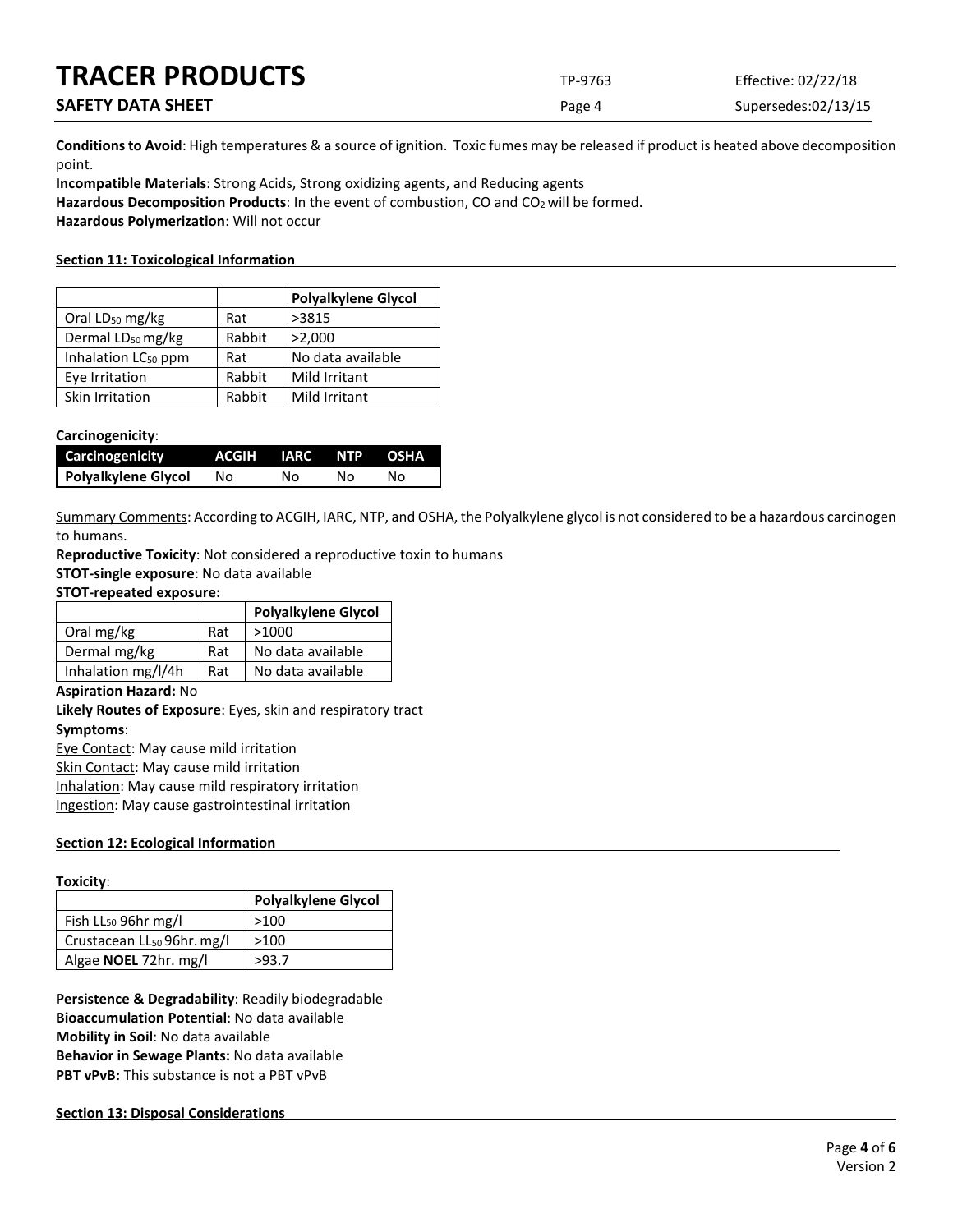| <b>TRACER PRODUCTS</b>   | TP-9763 | Effective: 02/22/18 |
|--------------------------|---------|---------------------|
| <b>SAFETY DATA SHEET</b> | Page 5  | Supersedes:02/13/15 |

**General Statements:** Federal regulations may apply to empty container. State and/or local regulations may be different.

**Disposal:** Recover or recycle if possible, otherwise, dispose of in accordance with all local, state, and federal regulations. Sewage disposal is discouraged

**Special Instructions:** Be sure to contact the appropriate government environmental agencies if further guidance is required. Do not remove labels from container until container is cleaned properly. Containers can be reused or disposed of by landfill or incineration if appropriate to local law. Water with cleaning agents is required

**Hazardous Waste Number:** Not a RCRA hazardous waste

# **Section 14: Transport Information**

**General Comments**: This product is not classed as hazardous or regulated for transport under 49 CFR, IATA/ICAO, or IMDG **49 CFR: DOT Shipping Name:** Not Regulated **DOT Label:** Not Applicable **DOT Identification No.:** Not Applicable; Nonregulated shipments by air under 49 CFR, IATA/ICAO AND IMO **Transport by Road/Rail (ADR/RID): UN Proper Shipping Name:** Not Applicable **Transport Hazard Class:** Not Applicable **Packing Group:** Not Applicable **Classification Code:** Not Applicable **LQ (ADR 2013):** Not Applicable **LQ (ADR 2009):** Not Applicable **Environmental Hazard:** Not Applicable **Tunnel Restriction Code:** Not Applicable **Transport by Sea (IMDG): UN Proper Shipping Name:** Not Applicable **Transport Hazard Class:** Not Applicable **Packing Group:** Not Applicable **Marine Pollutant:** Not Applicable **Environmental Hazard:** Not Applicable **Transport by Air (IATA): UN Shipping Name**: Not Applicable **Transport Hazard Class**: Not Applicable **Packing Group Number**: Not Applicable **Environmental Hazards**: Not Applicable **Special Precautions for User:** Unless otherwise specified, general measures for safe transport must be followed **Transport in Bulk:** Non-dangerous material according to transport regulations

# **Section 15: Regulatory Information**

#### **Inventory Status:**

Polyalkylene Glycol: is listed or excluded from listing on TSCA, DSL, & AICS inventories

**SARA Title III Information**: This product contains no chemicals subject to the reporting requirements of Section 313 of the emergency planning and community right to know act. **SARA - Section 302-Extremely Hazardous Substances:** No regulated ingredients. **SARA - Section 302-Reportable Quantity:** None. **SARA - Section 311/312-Hazard Categories:** Fire Hazard: No Sudden Release of Pressure Hazard: No Reactivity Hazard: No